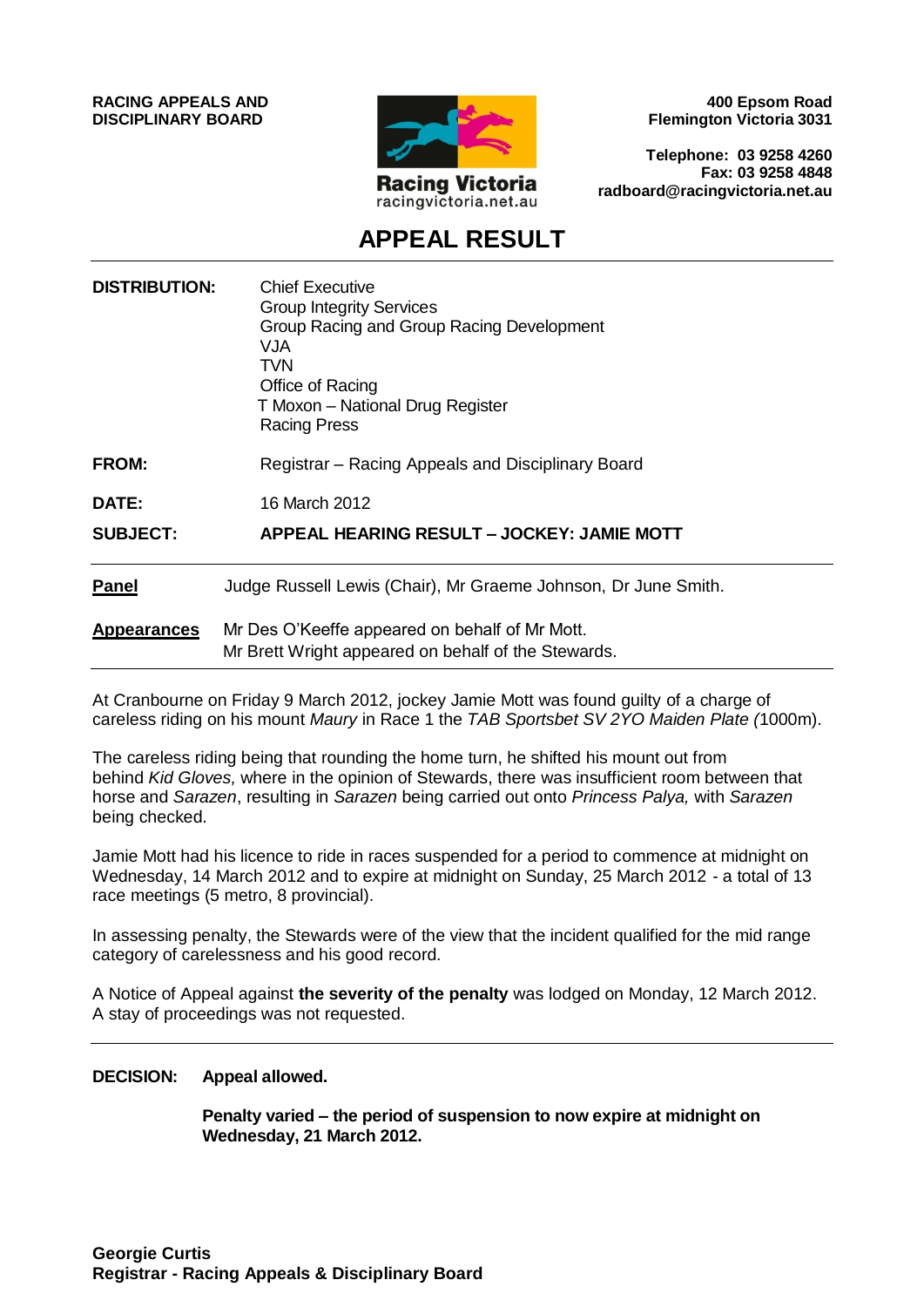# **TRANSCRIPT OF PROCEEDINGS**

# **RACING APPEALS AND DISCIPLINARY BOARD**

\_\_\_\_\_\_\_\_\_\_\_\_\_\_\_\_\_\_\_\_\_\_\_\_\_\_\_\_\_\_\_\_\_\_\_\_\_\_\_\_\_\_\_\_\_\_\_\_\_\_\_\_\_\_\_\_\_\_\_\_\_\_\_

# **HIS HONOUR JUDGE R.P.L. LEWIS, Chairman MR G. JOHNSON DR J. SMITH**

### **EXTRACT OF PROCEEDINGS**

#### **DECISION**

# **IN THE MATTER OF THE TAB SPORTSBET SV TWO-YEAR-OLD MAIDEN PLATE OVER 1000 METRES**

# **JOCKEY: JAMIE MOTT**

#### **MELBOURNE**

#### **FRIDAY, 16 MARCH 2012**

MR B. WRIGHT appeared on behalf of the RVL Stewards

MR D. O'KEEFFE appeared on behalf of the Appellant